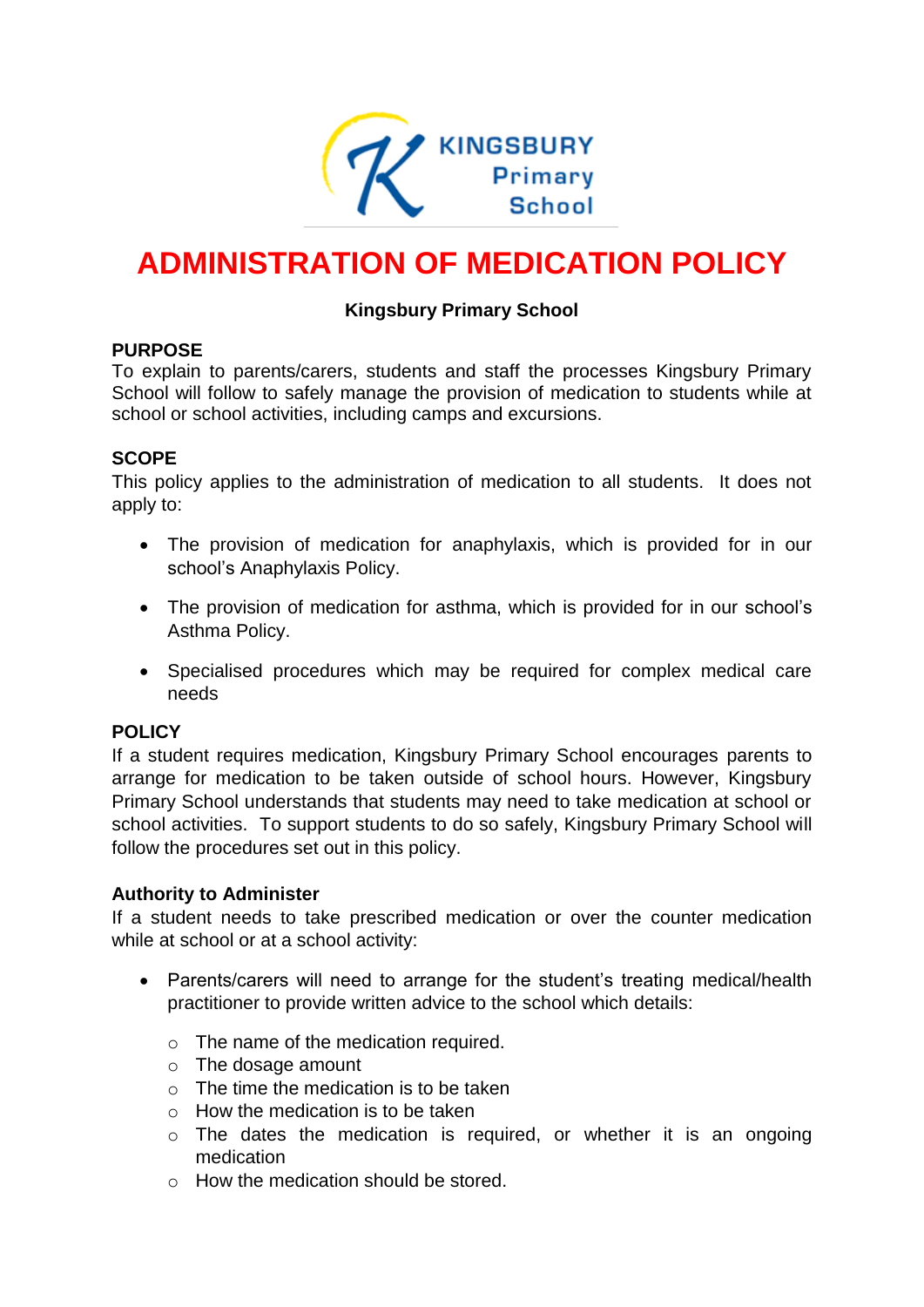- In most cases, parents/carers should arrange for written advice to be provided in a Medication Authority Form, which a student's treating, medical/health practitioner should complete.
- If advice cannot be provided by a student's medical/health practitioner, the Principal (or their nominee) may agree that written authority can be provided by, or the Medication Authority Form can be completed by a student's parents/carers.
- The Principal may need to consult with parents/carers to clarify written advice and consider student's individual preferences regarding medication administration (which may also be provided for in a student's Student Health Support Plan.
- A confidential register located in the Administration Area will be kept of all Student Health Care Plans.
- Parents/carers can contact Kingsbury Primary School for a Medication Authority Form.

# **Administering Medication**

Any medication brought to school by a student needs to be clearly labelled with:

- The student's name.
- The dosage required.
- The time the medication needs to be administered.

Parents/carers need to ensure that the medication a student has at school is within its expiry date. If school staff became aware that the medication a student has at school has expired, they will promptly contact the student's parents/carers who will need to arrange for medication within the expiry date to be provided.

If a student needs to take medication at school or a school activity, the Principal (or their nominee) will ensure that:

- 1. Medication is administered to the student in accordance with the Medication Authority Form so that:
	- a. The student receives their correct medication.
	- b. In the proper dose
	- c. Via the correct method (for example, inhaled or orally).
	- d. At the correct time of day.
- 2. A log is kept of medicine administered to a student (see Medication Administration Log).
- 3. Where possible, two staff members will supervise the administration of medication.
- 4. The teacher in charge of a student at the time their medication is required:
	- a. Is informed that the student needs to receive their medication.
	- b. if necessary, release the student from class to obtain their medication.

At the commencement of enrolment and for each new school year, parents/carers will be notified with a request to supply Medical Plans completed by a Medical/Health Practitioner plus supply student medication as described under Authority to Administer.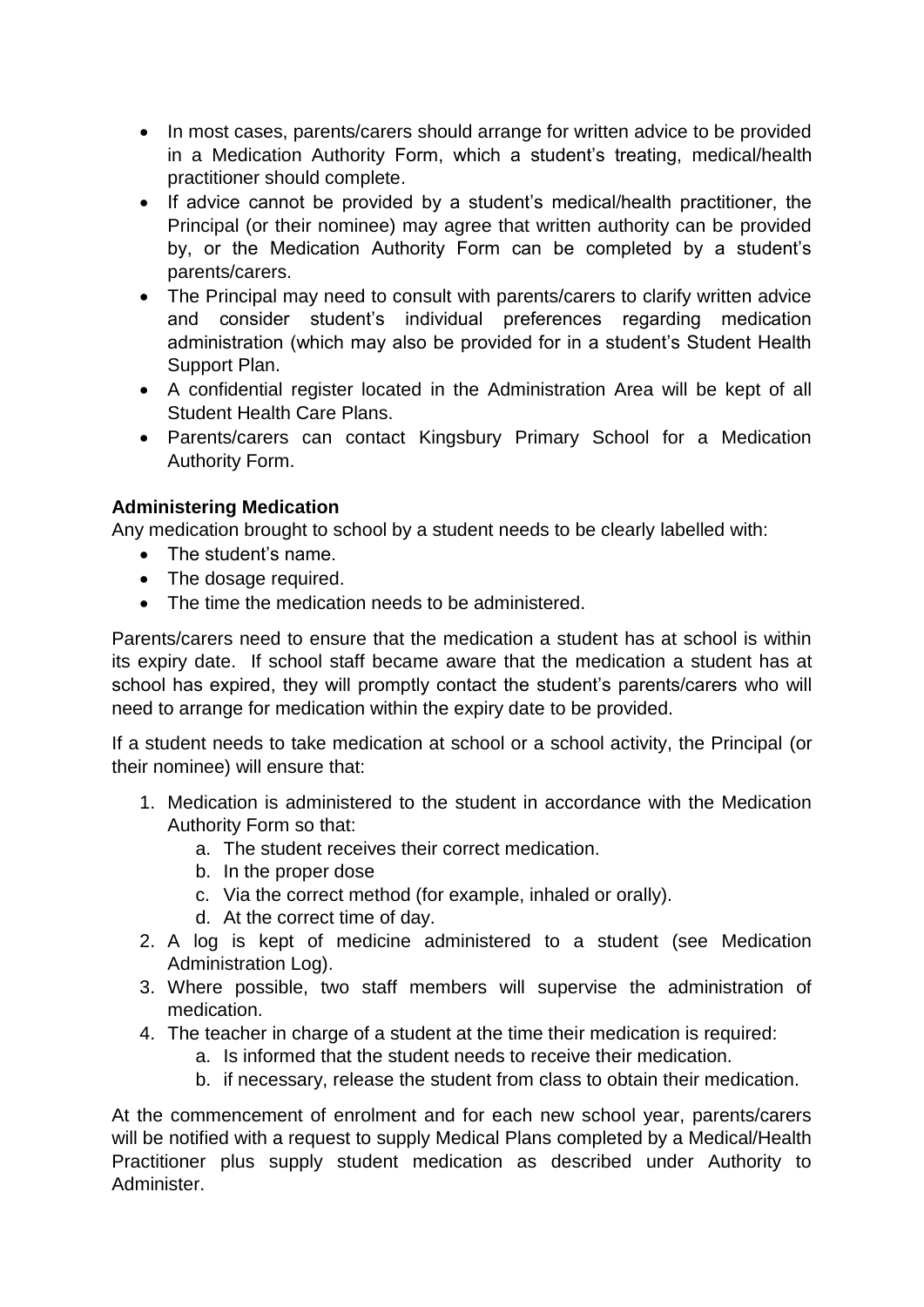These include medications for Anaphylaxis, Asthma, Allergy, and other medications deemed as requiring administration, management and monitoring by Kingsbury Primary School.

## *Self-Administration*

In some cases, it may be appropriate for students to self-administer their medication. The Principal will consult with parents/carers and consider advice from the student's medical/health practitioner to determine whether to allow a student to self-administer their medication.

If the Principal decides to allow a student to self-administer their medication, the Principal may require written acknowledgement from the student's medical/health practitioner, or the student's parents/carers that the student will self-administer their medication.

Kingsbury Primary School will take into consideration:

- The age of the student
- The type of medication, i.e. medications for the treatment of Asthma, Anaphylaxis, Diabetes.
- Need for immediate access
- The location and storage of medication
- Method of documenting and reporting self-administration

# **Storing Medication**

The Principal (or their nominee) will put in place arrangements so that medication is stored:

- Securely to minimise risk to others.
- At Administration and only accessible by staff who are responsible for administering the medication.
- Away from a classroom
- Away from first aid kits.
- According to packet instructions, particularly in relation to temperature.

For students at Kingsbury Primary School medication will be stored in the Administration Area.

# **Warning**

Kingsbury Primary School will not:

- In accordance with Department of Education and Training policy, store or administer analgesics such as aspirin and paracetamol as a standard first aid strategy as they can mask signs and symptoms of serious illness or injury.
- Allow a student to take their first dose of a new medication at school in case of an allergic reaction. This should be done under the supervision of the student's parents/carers or health practitioner.
- Allow use of medication by anyone other than the prescribed student except in a life-threatening emergency, for example if a student is having an asthma attack and his or her own inhaler is not readily available.